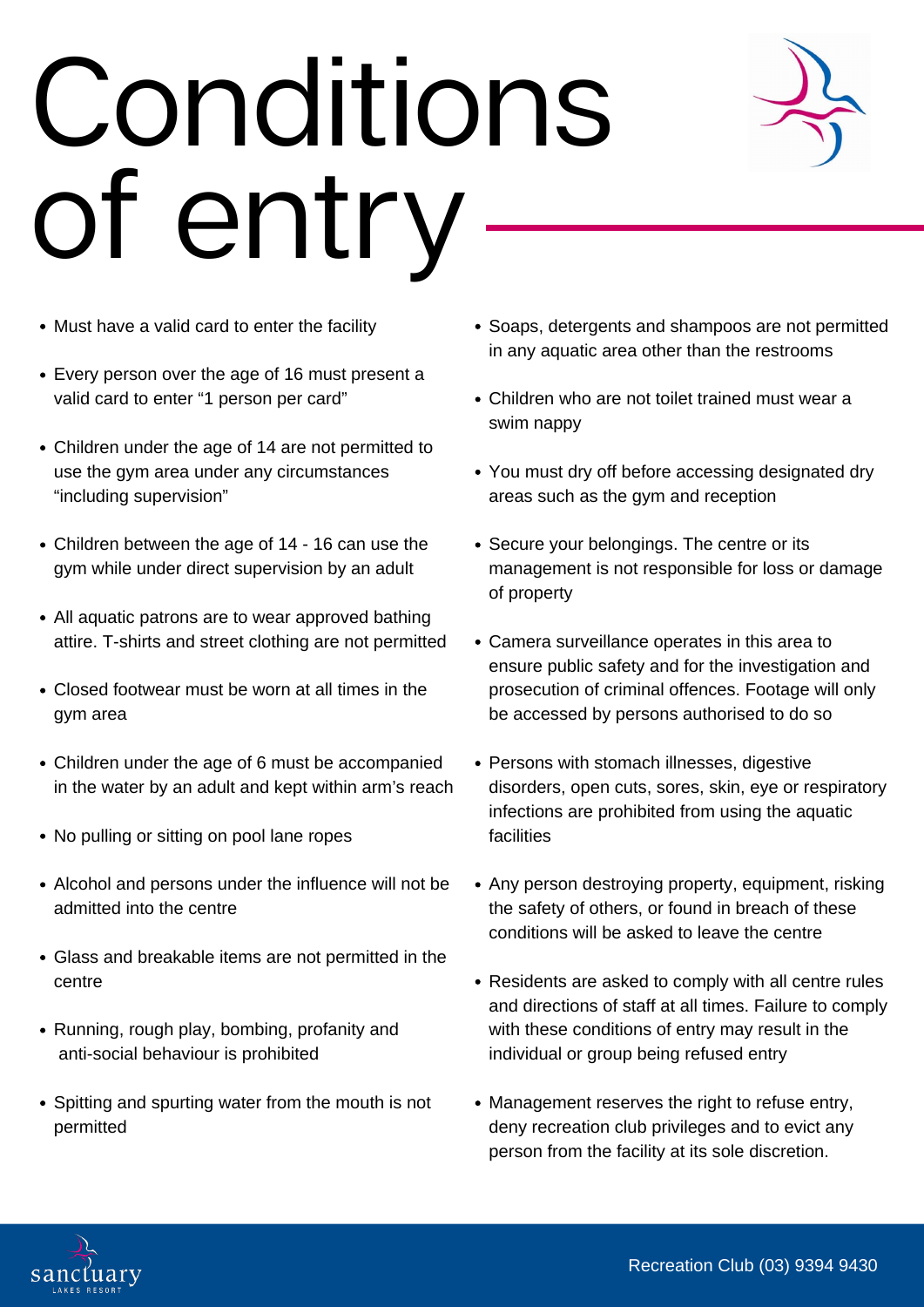## Pool Rules





Keep valuables with you or in lockers



Bathers must be worn No photography while in the pool



No touching of lane ropes No running



No pushing/rough play No diving/bombing



Waterproof nappies must be worn by children not toilet trained









Recreation Club (03) 9394 9430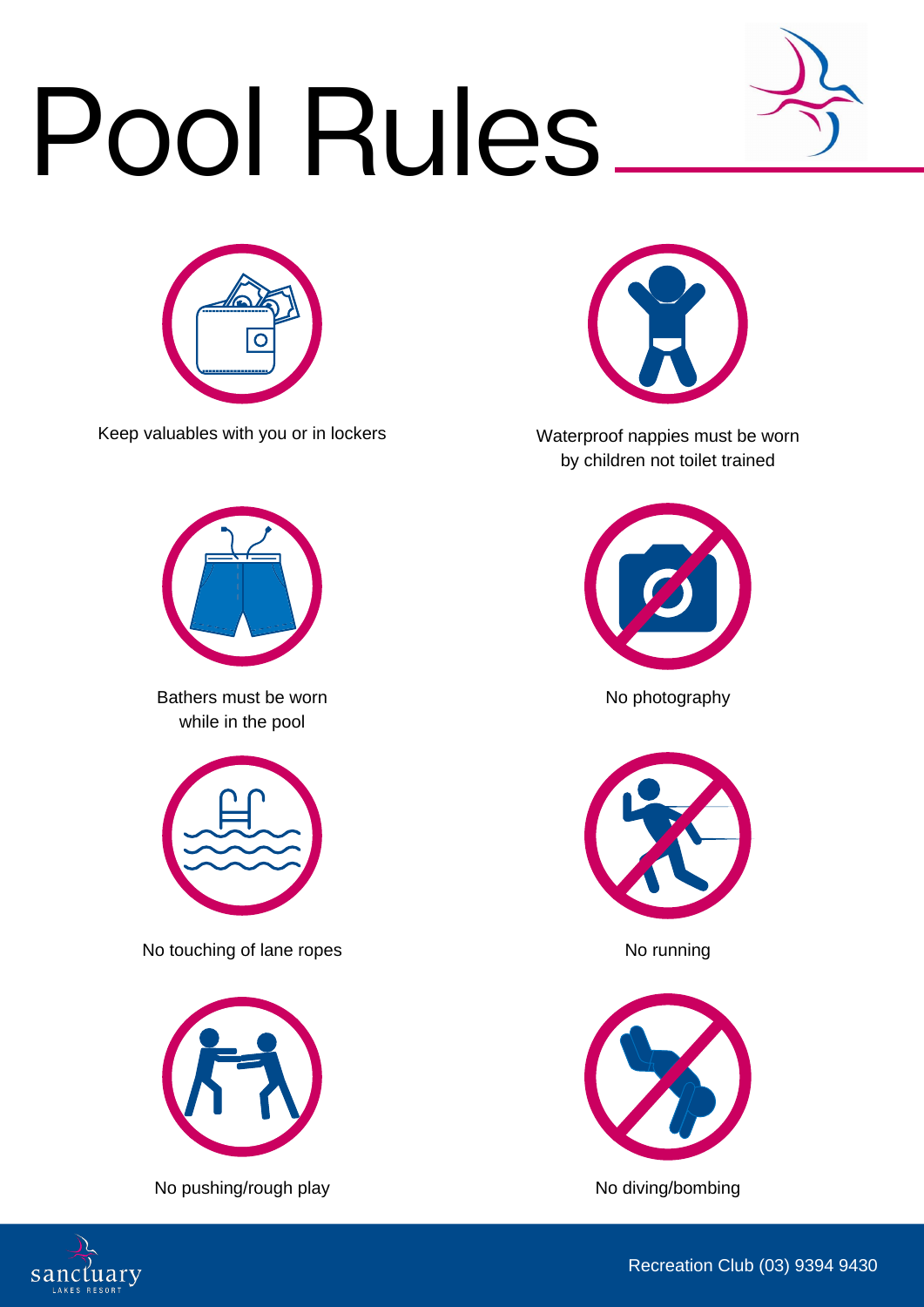## Spa Rules.





Shower before you enter the spa



No eating while in the spa or on the pool deck



Do not drink spa water



Children under the age of 6 are not permitted in the spa



Do not wash in the spa or pool



Do not use the spa while under the influence of drugs or alcohol (certain medications may cause adverse effects)



Children over the age of 6 must be directly supervised by an adult at all times (adult must be in the spa)



Do not put your head under water



Do not use the spa if you have an open wound, feel unwell or are pregnant